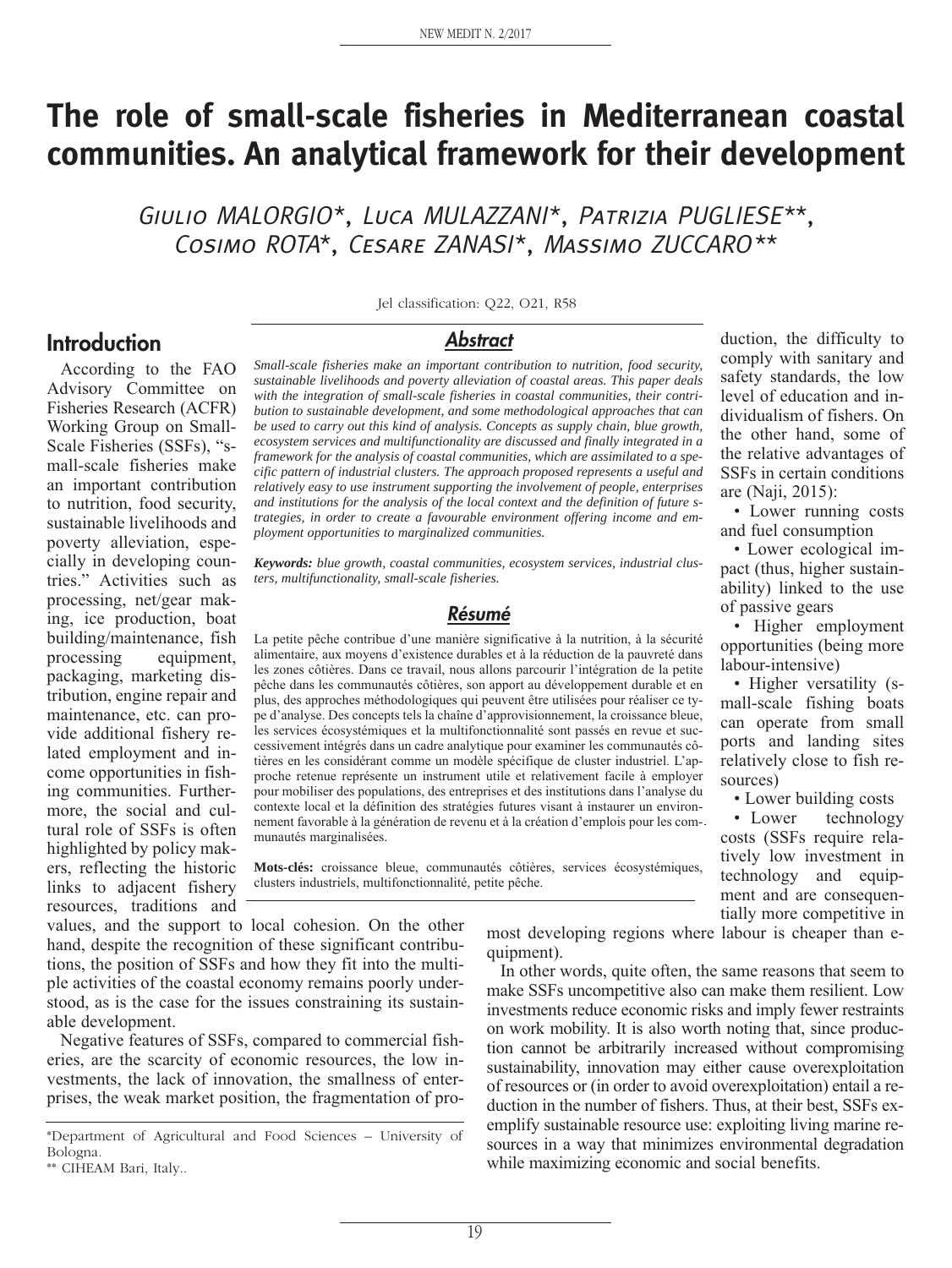Economic literature highlights that competitive environment for small-scale agro-food businesses has been dramatically altered in recent years. The new environment is characterized by globalization, liberalization and extensive organizational, institutional and technological change. This is also true for SSFs, where these elements are even more insidious due to the coexistence of problems related to the sustainability of fish stocks and, more generally, to the provision of ecosystem services. In the face of these challenges, one organizational strategy that appears to warrant optimism for small and medium sized enterprises is clustering, which includes proactive relationships among firms of the same type (i.e. small scale fishers), and with all the other actors of the coastal area.

This paper discusses the integration of small-scale fisheries in coastal communities, their contribution to sustainable development, and some methodological approaches that can be used to carry out this kind of analysis. Finally, we propose a methodological framework that encompasses previous concepts. The theoretical perspective of this paper is supported by the application of the methodology proposed in the study of six Mediterranean coastal areas, whose results are presented in Mulazzani *et al.* (2017)<sup>1</sup>. It is important to highlight how coastal areas of the Mediterranean region, probably more than others, are today hotspots from different perspectives, including overexploitation of natural resources, social tension and migration. Thus, sustainable development of these areas remains a priority for every country of the region, and the important role of Mediterranean SSFs has been broadly stressed by recent international conferences, namely:

- The First Regional Symposium on Sustainable Small-Scale Fisheries in the Mediterranean and Black Sea (Malta, 27–30 November 2013)
- The Regional Conference on "Building a future for sustainable small-scale fisheries in the Mediterranean and the Black Sea" (Algiers, 7-9 March 2016).

In this framework, the theoretical and methodological approach that we propose is aimed at being easily understood by non-academic or specialized stakeholders involved in international cooperation. This choice is explained by the need to provide an analytical tool supporting the definition of local communities development strategies where different actors are involved, who should be able to understand and discuss complex issues related to a multidimensional

(economic, social, environmental) integrated development model.

The next chapters are organized as follows: chapter two illustrates some methodological approaches to investigate the role of SSFs in coastal communities, chapter 3 defines an integrated analytical framework for the study of coastal community development, while chapter 4 offers some concluding thoughts about the contribution of this approach, also considering the results presented by Mulazzani *et al*. (2017).

#### **2. A review of conceptual frameworks for fishery and coastal community development analysis**

Sustainable development of coastal communities should consider the three dimensions of environmental, economic and social capital (Qiu & Jones 2013; Frazão Santos *et al*., 2014) (Figure 1). These three dimensions may have different key players (public authorities, enterprises, civil society) and different strategies, but everyone's cooperation and partecipative governance are needed in order to achieve balanced results. In this context, small-scale fishers have to play an important role, considering their traditional position in the mechanisms of coastal communities.

Several conceptual frameworks can be used to analyze the empirical evidence of the relation of SSFs with the territory, the environmental resources, the human capital and the other economic activities of coastal areas. Important relationships may be found both in pre-landing and post-landing areas. In the following paragraphs we shall discuss a number of concepts: value chain, Blue Growth, ecosystem service approach and multifunctionality.



#### **2.1. Value chain**

Fisheries (both artisanal and industrial) represent the first stage of fish supply chains. In other words, fisheries provide the raw material that will be used by other economic activities of the coastal area to create added value: process-

<sup>1</sup> Both this paper and the paper by Mulazzani *et al*. (2017) have been produced in the framework of NEMO project, developed by CIHEAM Bari, and funded by the Italian Ministry of Foreign Affairs and International Cooperation (MAECI/DGCS) and the Italian Agency for Development Cooperation (AICS). The coastal areas analyzed include Tyre (Lebanon), Algiers (Alger), Marsa Matrouh (Egypt), Zarzis (Tunisia) and Tricase (Italy). Furthermore, theoretical contributions have also been developed during the preparation of the two regional conferences on Mediterranean SSFs (held respectively in Malta and Algiers) where CIHEAM Bari has been an organizer partner.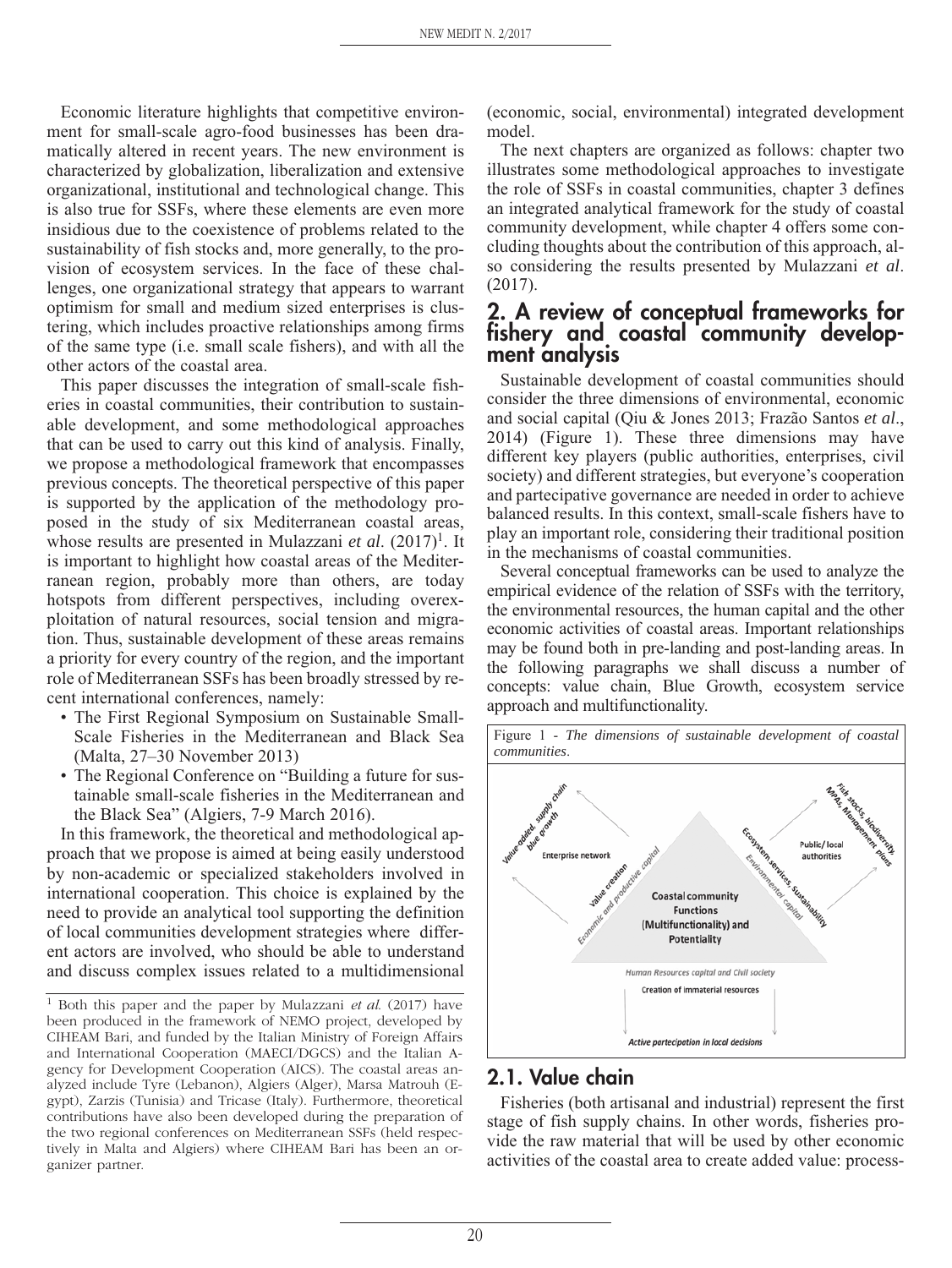ing, wholesaling, retailing, catering, hotel and restaurant services, etc.

A classic tool to analyse and, later, to find development strategies for post-harvest relationships, is value chain assessment. Value chain analysis seeks to characterize how chain activities are performed and to understand how value is created and shared among chain participants (Kaplinsky and Morris 2001). Relationships between members are not only characterized by transactions through which a product is transferred from one member to another in return for payment. Relationships in value chains are also characterized by a vast exchange of information, knowledge, skills and various embedded services (e.g. loans provided by input suppliers to small producers, training sessions conducted by lead firms, quality control mechanisms, leasing arrangements, provision of equipment and manuals, marketing support, etc.).

Several structures of leadership can be identified in a value chain (Humphrey and Schmitz 2002; Naji 2015). A benchmark case, corresponding to a theoretical situation of perfect market, is characterized by few relationships (beyond exchanges) and little power difference between buyers and sellers. From this situation, different less conventional cases can evolve, including structured and balanced relationships (in which decision-making is equal) among participants, situations where small suppliers are transactional-dependent on much larger buyers (or vice versa) and a situation where the value chain has a dominant player (a vertically integrated enterprise) that sets or controls various functions along the chain.

Several strategies can be considered by a value chain participant (e.g. the fisher) in order to improve their position inside the chain (Humphrey and Schmitz 2002). Functional upgrading means increasing added value by changing the mix of activities conducted within the firm or moving the activities location to different links in the value chain. This strategy is often advocated in the case of SSFs (and small scale agro-food businesses) even if this may entail practical difficulties (Naji, 2015). Typically, it concerns the combination of fishing with processing or direct sale. Sometimes, functional downgrading, combined with economies of scale and process upgrading, can also be successfully employed to maximize returns or to remain in an increasingly demanding value chain, but this really seems a difficult strategy for SSFs where production potential is bonded by biological parameters. On the other hand, cooperation and horizontal integration can be seen as an alternative approach to get economies of scale.

Strategies developed by single actors of the supply chain may shift the distribution of power and added value between actors inside the chain. On the other hand, integrated strategies taken by all the actors (e.g. labelling and quality standards, contracts) may provide general advantage for everybody in a market competition against rival supply chains. Indirectly, fisheries management (cooperation between private and public institutions) and synergies developed between fishing fleets and other maritime activities (i.e. Blue Growth) provide advantage (e.g. sustainable landings, lower costs) for every actor of the supply chain.

## **2.2. Blue Growth**

In recent years, interest has grown around ocean economy, both at national and international level (Park 2014; The Economist Intelligence Unit 2015; OECD 2016). Furthermore, in order to cover a more sustainable dimension, in a growing awareness of the damage wrought on ocean ecosystems, terms as "blue economy" and "blue growth" have been forged. In particular, according to the EU Commission "blue growth" is synonymous with marine and maritime sustainable growth, and it makes a valuable contribution "*to the EU's international competitiveness, resource efficiency and job creation, whilst safeguarding biodiversity and preserving the services that healthy and resilient marine and coastal ecosystems provide*" (European Commission 2012).

In this perspective, fishery is neither a growing nor a promising economic activity for future economic growth. On the contrary, it is a mature sector that needs to be properly managed in order to guarantee sustainability, efficiency and employment. Blue growth strategies imply synergies between maritime activities to reduce costs and increase efficiency. In fact, several economic activities combined in the same area are likely to produce more growth and jobs than the sum of their parts. It needs a form of orchestrated or spontaneous governance between key actors rather than fragmented behaviour. In particular, synergies are expected to benefit activities that lack critical mass to develop economies of scale. Synergies can be triggered through various mechanisms (Ecorys *et al.,* 2012). Some examples, all relevant to highlight the role of SSFs in coastal development, include:

- Shared suppliers. This is the case of activities that use similar inputs, like the construction/reparation of boats for both fishing and tourism purposes.
- Enabling activities. This is linked to economic activities that provide conditions, in particular technology or credit, for the development of other economic activities.
- Common use of infrastructures. Ports or coastal protection interventions can benefit several maritime activities. Markets also fall within this group.
- Shared input factors. This is particularly the case for specialized workers such as sailors or maritime engineers, often locally trained.

On the other hand, SSFs may also be negatively affected by collateral effects produced by other maritime activities. For instance, aquaculture could have a negative impact on water quality in the surrounding environment. Litter from ships can cause damage to nutrient and biological cycles. Coastal tourism and related infrastructure development can lead to water pollution and adverse impacts on natural and living environment (Ecorys *et al*., 2012).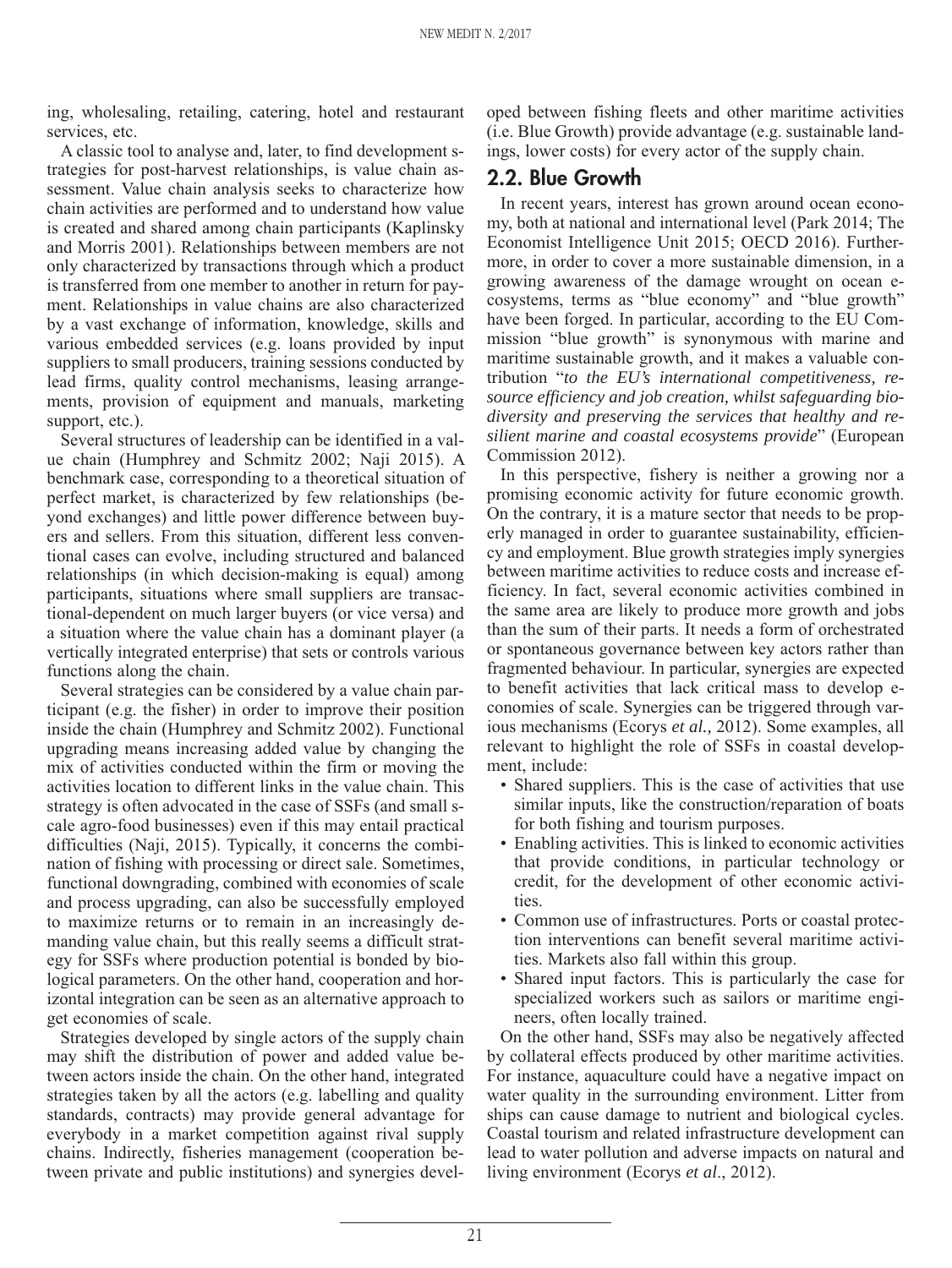#### **2.3. The ecosystem service approach**

Many of the examples mentioned above demonstrate that threats to SSFs, originated by other maritime activities, are strictly related to good environmental status and provision of ecosystem services (ESs). The concept of ecosystem services has been increasingly used after the results of the Millenium Ecosystem Assessment (2005). Ecosystem services may be defined as the components of nature enjoyed, consumed or used to yield well-being (Boyd and Banzhaf, 2007). They contribute to both market benefits, which are valued in measures of national accounting, and non-market benefits. A large literature already exists on the value of marine ecosystem services. De Groot *et al*. (2012) calculate, building over a review of empirical studies, average values of the ecosystem services provided by some coastal and marine biomes (i.e., open oceans, coral reefs, coastal systems and coastal wetlands).

This approach may be useful to show the connection between the costal/maritime human activities and the environment (Mulazzani *et al*., 2016). Several supporting ecosystem services (e.g. nutrient cycles and waste treatment) are needed in order to guarantee healthy fish stocks. Generally, the same services are very important to guarantee sea quality characteristics required by tourists and residents that want to enjoy activities such as bathing, snorkelling, yachting and all types of aquatic sports. Thus, both fisheries and tourism services operators should be interested in the protection and management of the environment.

Sustainability cannot be neglected in any development strategy and this can be obtained only through an active participation of fishers' associations and coastal communities in management decisions. As a result, competitiveness requires sustainability, and sustainability requires stakeholder participation, cooperation and empowerment to be accepted. Some kind (individual or communal) of property rights should be recognised to internalize social and environmental costs, thus enabling small-scale fishers to manage resources sustainably and enhance their household income.

#### **2.4. Multifunctionality**

Finally, the role of SSFs in coastal communities can go beyond the physical provision of raw material for supply chain, and can be linked to the concept of multifunctionality, which is quite a new concept in fisheries (see the different functions reported in Figure 1). Actually, it is related to the existence of non-trade benefits of fisheries (especially SSFs), in other words, benefits other than commerce and food production, which have the characteristics of public goods. The correct evaluation of these environmental, territorial and social functions is essential to assess the total relevance of SSFs (Malorgio *et al*., 2015). A preliminary list of these functions includes: employment (strictly linked to other social issues such as migration and security), food security, environmental functions (selectivity, sustainability) and social and territorial functions (maintenance of traditions, attraction for tourists).

Diversification, that is the decision of fishers to change something in their economic activity by taking a new job outside the fisheries sector, can be seen as a strategy for the internalization of some of these externalities (i.e. generation of benefits for other stakeholders without compensation). In particular, through pluri-activity, fishers and their families continue to obtain some income from fishing but also carry out complementary activities, such as tourism services or catering.

#### **3. An integrated approach based on industrial clusters**

The different approaches described earlier consider relevant dimensions where the role of SSFs inside coastal communities is strictly interlinked with several social, environmental, economic, and political and governance aspects. Defining an integrated analytical framework, where these dynamics are organically considered, could provide a useful contribution to approach effective and efficient development strategies. This integrated analytical framework should be able to illustrate the economic, social and environmental characteristics and performance of coastal communities, their development stage (in terms of size, diversification, organization, etc.), and the most feasible strategies for further sustainable development.

On these grounds, we consider that a suitable analytical framework for the evaluation of the role of SSFs in coastal communities can be found in the study of industrial clusters. From now on, we will regard coastal communities as a specific case of industrial clusters. This approach is linked to studies related to the local economies, deriving from the Marshallian district concept (Marshall, 1920). A Marshallian district can be defined as: "A population of small-sized firms concentrated in some areas, which are specialized in different phases of production and find their labour supply in a single local market [...] For industrial districts to develop, it is necessary that such a population merges with people who live in the same territory and who, in turn, possess the social and cultural features (social values and institutions) appropriate for a bottom-up industrialization process." (Amin, 2000). The term industrial cluster was later popularized by the economist Michael Porter (1998a). An industrial cluster is a geographical location where enough resources and competences amass reach a critical threshold, conferring it a key position in a given economic branch of activity. Porter (1998a) argues that economic activities are embedded in social activities and are enhanced by inter-personal networks. According to Becattini (1987, 1989), enterprises are kept together by a net of complex external economies and diseconomies, historical and cultural roots, and personal relationships<sup>2</sup>. Depending on the structure and composition of the cluster, we can classify it as a geographical or sectoral (e.g. maritime clusters), horizontal or vertical (i.e. a supply chain cluster) cluster.

In the scientific literature related to maritime economy and Blue Growth, maritime clusters have been traditionally analysed weighing the relative importance of maritime sec-

<sup>2</sup> Other relevant contributions in defining a theoretical and methodological approach for the study of industrial clusters can be found in Bellandi (1982) and in Schmitz and Nadvi (1999).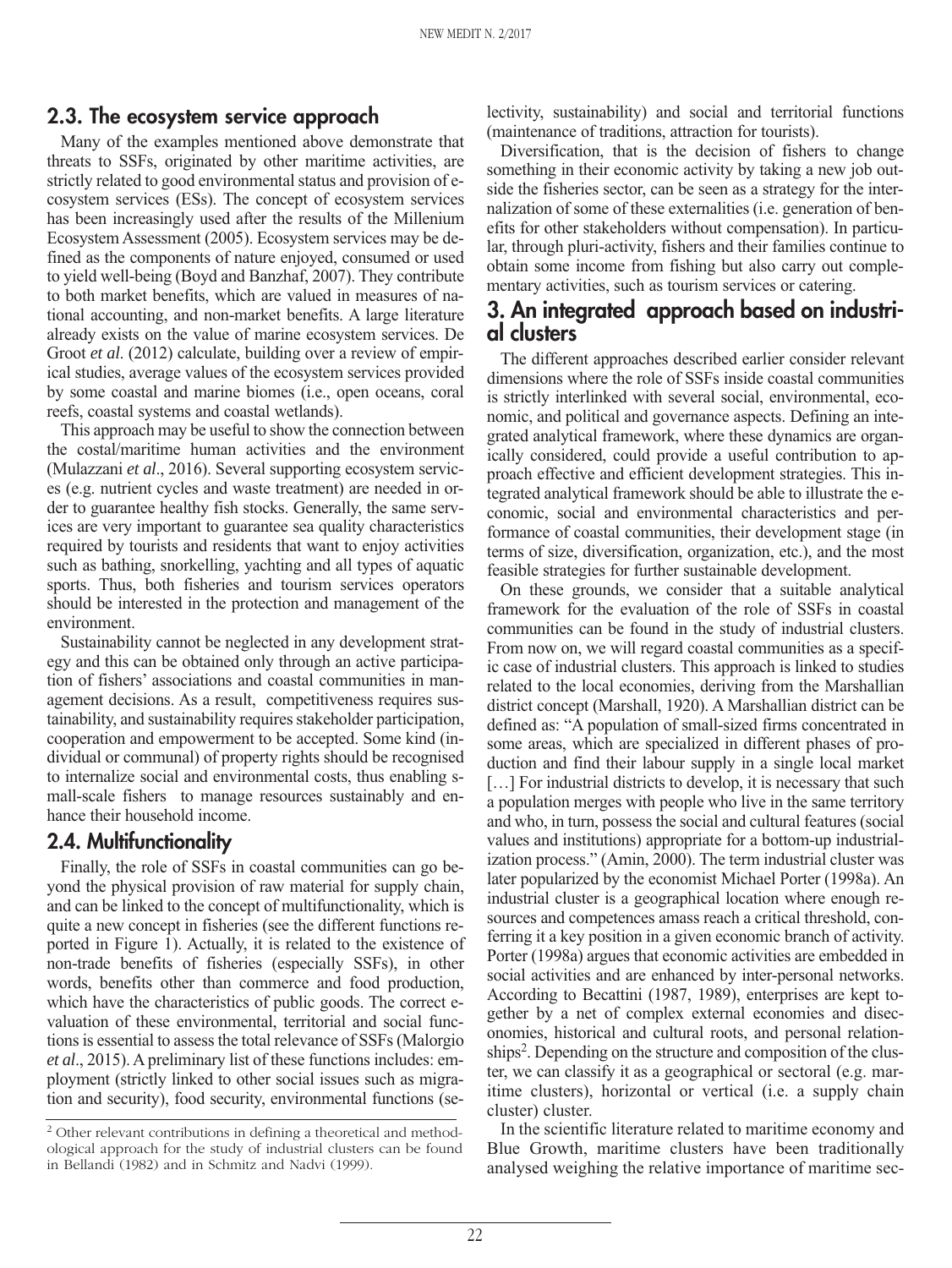tors (e.g. shipping, coastal tourism, fisheries, off-shore oil and gas) in terms of added value, employment, number of enterprises and export, and classifying them based on these characteristics (Fernández-Macho *et al*., 2015). Pinto *et al*. (2015) evaluate the role of innovation, human capital and social capital in the development of maritime clusters, highlighting the importance of firm participation in these fields. Gunther (2014) has explored clusters versus sectoral/regional innovation systems in the Norwegian maritime industry.

In the face of the challenges of modern economy (i.e. globalization, liberalization and extensive organizational, institutional and technological change), clustering is an organizational strategy that appears to warrant optimism for small and medium sized enterprises (Neven and Droge, 2001). Clusters have the potential to affect competition by increasing the productivity of the companies in the cluster, by driving innovation, and by stimulating new businesses in the field.

The question now becomes: why do successful clusters arise in certain specific environments? (Neven and Droge, 2001). This is not a random process. Local factors are determinant and Porter classifies them according to the so-called "diamond model" (Figure 2): factor conditions (human resources, natural resources, knowledge resources, capital resources and infrastructures); firm strategy, structure and rivalry; demand conditions; related and supporting industries. Furthermore, "government" and "chance" are second-level factors that can influence all the other determinants, enhancing local development. Depending on the reasons behind the comparative advantage that make a cluster succeed compared to others, we can distinguish: historic-know-how clusters, factor endowments clusters or low-cost factor clusters.

We consider that Porter's diamond model encompasses quite well the other approaches (i.e. supply chain, Blue Growth, ecosystem services, multifunctionality) used to analyze the role of SSFs in coastal communities. Let us see how these concepts merge discussing the six dimensions of Porter's diamond. Factor conditions concern capital, labor and natural resources.



Competitive advantages are dependent on how efficiently and effectively these factors are used (Bakan and Dogan, 2012). In the case of SSFs, without underestimating the importance of other factors, it is clear that fish resources (characterized by biological constraints) play a key role for the success of the industry and of the related coastal community: therefore, we come back to the ecosystem services concept, and to the need for sustainable management. As regards common resources as fish stocks, sustainable technologies and management are strictly related to the firms' strategy, the industry structure and the rivalry (the second dimension of the diamond model), since fishers' choices are at the base of negative situations generally known as "tragedy of the commons", "race to fish", "free riding", "overcapitalization of the fleet".

Demand conditions are related to the nature of consumers in the home market and correspond to the pressure based on buyers' requirements concerning quality, price, and services in a particular industry. The existence of related or supplier industries, which produce inputs and provide new technologies, is regarded as the fourth dimension of diamond model (Bakan and Dogan, 2012). Together, these two dimensions deal with the drivers considered in the supply chain approach (including both the inputs providers and the buyers of fisheries enterprises) and in the Blue Growth approach (where firms can experience synergies out of the supply chain). Multifunctionality also relates to the positive externalities provided by the SSFs and enjoyed by other local stakeholders. Finally, it goes without saying that the government (as well as history/chance) always plays a leading role in the management of fisheries and in the development of coastal communities.

In this context, SSFs and their value chains can represent important key stages of maritime/coastal clusters. Synergies between private and institutional actors are necessary in order to foster this development in a win-win approach, generating benefits for all the actors of the supply chain and of the related and supporting industries. Fisheries value chains may constitute the backbone of coastal economy in isolated areas or may be part

of more integrated development strategies (including tourism, for example) where environmental and structural characteristics make this possible. Thus, emphasis is placed on the capacity of efficiently merging a focal economic activity (i.e. SSFs) with the specific features that define the context in which the coastal community operates. If properly activated and managed, the human, financial and physical resources available in a local community can generate a virtuous development circle.

#### **3.1 The methodological approach**

In this section, we introduce our approach to the coastal communities study, in the framework of Porter industrial clusters (Figure 3). First of all, the context has to be outlined (e.g. geographical and natural resources, population, governance, main infrastructures and main economic activity). Secondly, an analysis of the competitive performance of the coastal community (i.e. industrial cluster) has to be carried out. Thirdly, the present situation (re-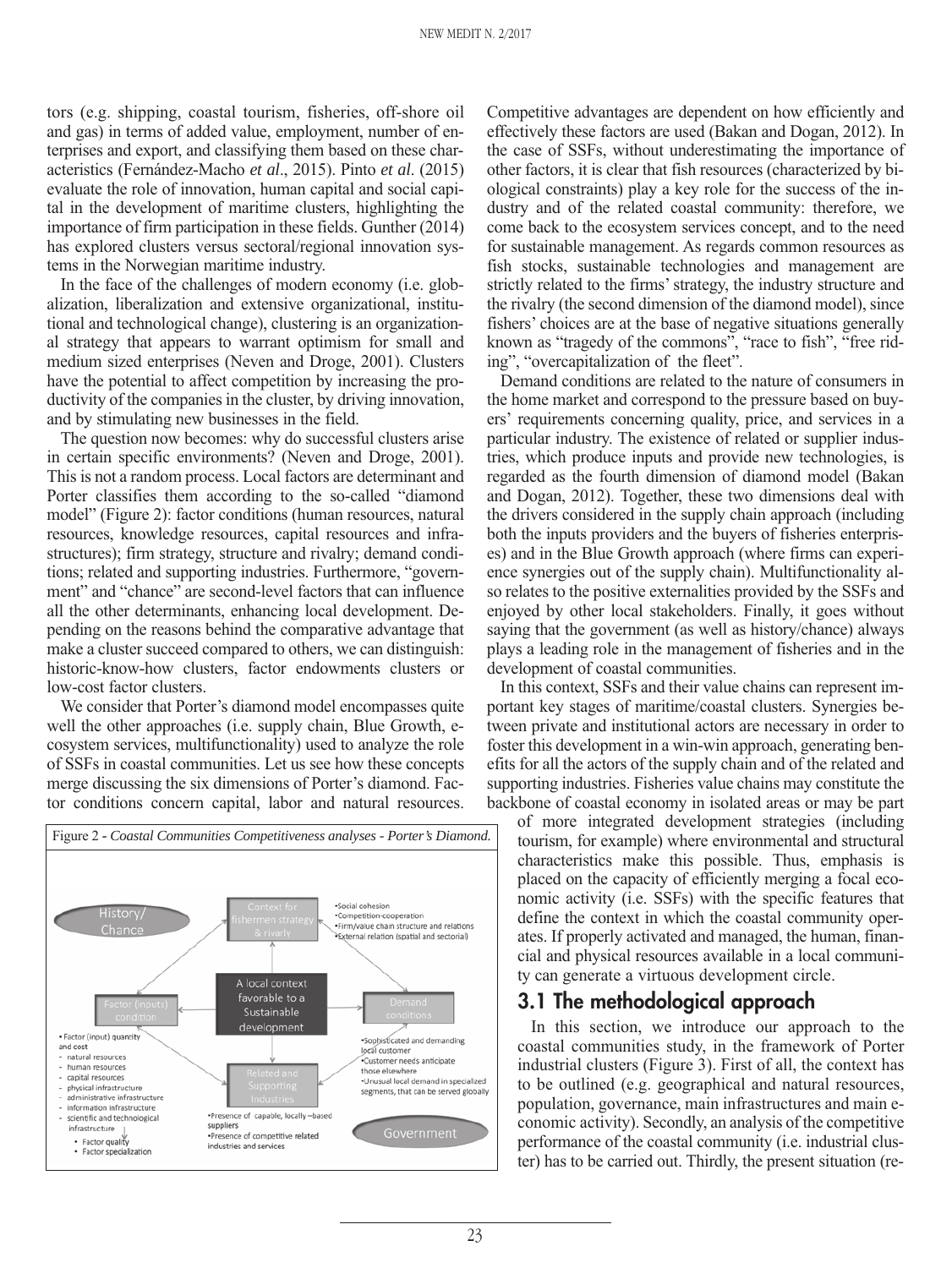

sulting from the context and performance analysis) has to be assessed considering the compliance with policies and the strategic objectives (if any) of the region (institutional objectives, private objectives). Finally, the cluster development stage and its market orientation can be evaluated. This analysis can provide indications for development strategies.

In the context description, special importance should be given to the relationships structure. In particular, market relations inside the supply chain (supply chain analysis) and social-governance relations among public and private actors (stakeholder's analysis) should be distinguished. However, the key step of this approach is the analysis of the cluster competitiveness based on the assessment of the six dimensions (the Porter's diamond) designed by Porter (1998a, b). With this aim in mind, information should be collected through interviews to local stakeholders (also using perception measures on a Likert scale).

The choice of indicators to be considered in the analysis (including perception measures) should follow the directions of Porter's diamond. The firm structure and the strategy dimension include elements such as performance of fishing techniques, marketing strategy, formal and informal relations among fishers. Factor conditions refer to the availability of resources (fish at sea), the accessibility of technical inputs (fuel, gears, nets) and the obsolescence of equipment (boat, engine). Demand conditions include the level, characteristics and requirements of local demand and tourist demand. The related and supporting industries and services dimension refers to the presence of processing activities, the access to credit, the presence of market infrastructures, the extension service, the interaction with tourism activities, etc. Government includes several aspects such as financial support, market policy, environmental and social legislation, but also the level of active participation and collaboration between private and public institutions. Finally, chance concerns historic events and traditions.

Based on the state of all these characteristics (i.e. indicators), it is possible to evaluate the degree of competitiveness of a cluster. As a general benchmark, it is worth mentioning that the community may prove to be more competitive and development more sustainable if the following conditions are met: firms are related to people who live in the same territory; local people possess the appropriate social and cultural features (social values, cohesion and institutions) to be involved in a bottom-up development process; local stakeholders are effectively related to external institutions (public and private) providing further support to their development; firms exploit external economies of scale and generate positive externalities (benefits for the community not accounted for in the products' value); there exists flexibility for the workers (they can perform different tasks) and the organization (they can adapt to changes in supply and demand); innovation and/or product diversification are made possible by cooperation/competition between producers involved in the focal activity.

Once the characteristics of the coastal community have been highlighted, compliance with policies and strategic objectives (if any) of the area can be assessed by comparing the current situation with the aims of policies and plans. Strategic objectives are normally found in the policies of public institutions such as territorial authorities (e.g., States, Regions, Provinces, municipalities) and sectoral authorities (e.g., specific ministries). On the other hand, the comparison may also involve the objectives of civil society, associations of entrepreneurs or specific firms, or the objectives of development projects.

The industrial cluster (i.e. coastal community) development stage can be assessed by adopting a theoretical classification framework as reported by Neven and Dröge (2000). Based on the Porter's diamond approach results, the coastal community's structure, the social and economic dynamics provide a basis for classifying different development stages: unstructured, infant, initial, take-off and maturity. The following basic features should be considered: presence of a critical mass of complementary activities capable of activating synergies in the coastal community members' relations; horizontal and vertical relations between coastal community operators along the fish chain; diversification and typicality of products; presence of marketing channels within and outside the community; institutional links between central and local government; links with related industries and services.

These assumptions lead to the definition of the development stages of coastal communities taking into account their evolutionary process. Therefore, our reference will be first a coastal community at its initial stage and then, the previous and the subsequent stage by comparison. At an initial stage, a critical mass of complementary activities is present and can potentially support the development of relations between the different communities' actors, thus fostering a development process. The level (quantity and quality) of the relations between the community socio-economic actors is still low. In particular, the horizontal and vertical relations between the chain agents (supplier-client) show a low level of functional integration. The products and services supplied at the local level are limited and slightly differentiated, as is the case for the marketing channels. Local resources (capital and labour) are hardly available and there is little coordination as regards the activities charac-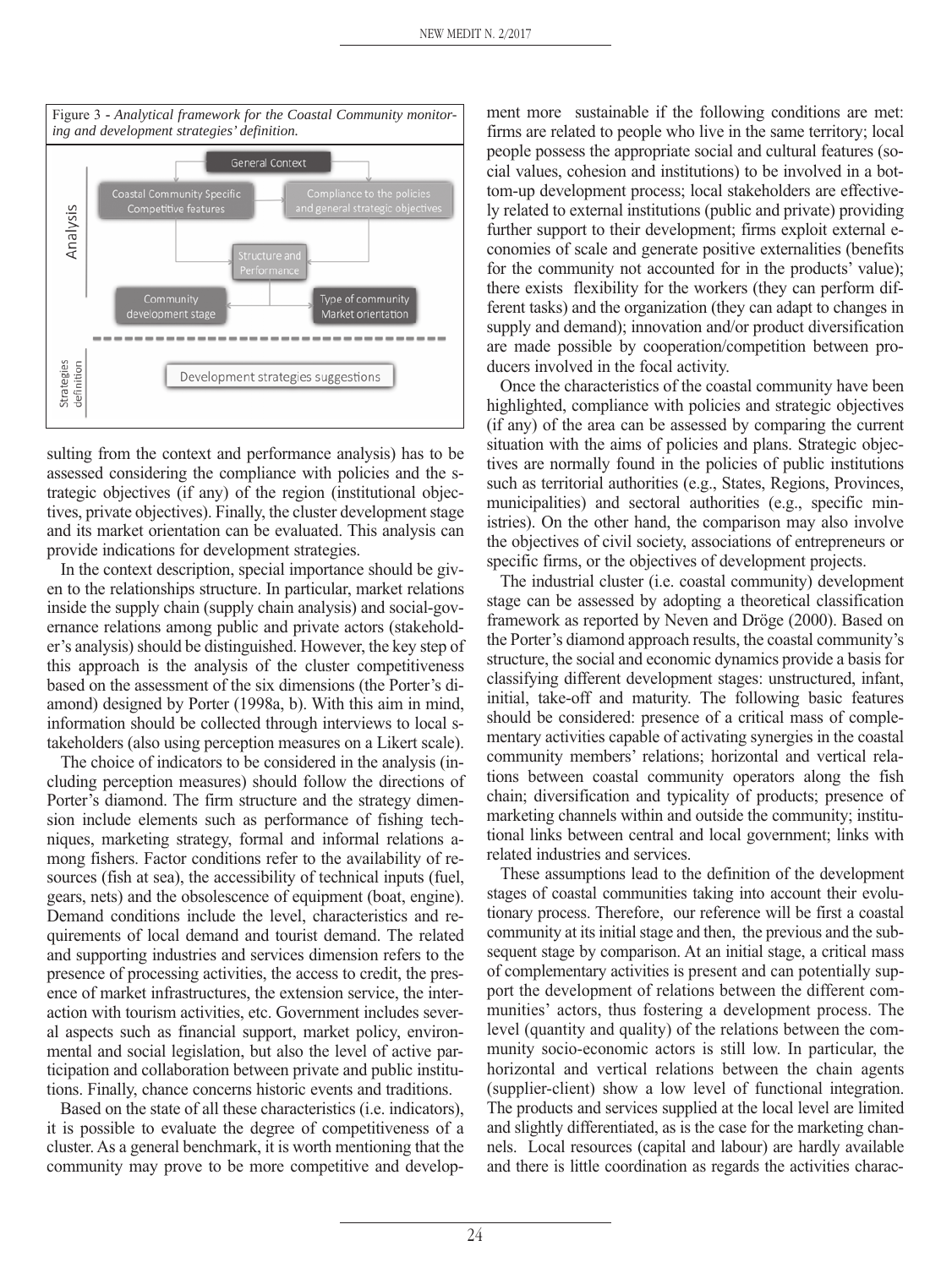terizing the coastal community (e.g. fishery). The relations of the coastal community with the local and central government are still limited, both in terms of range of policy intervention areas, and in terms of scope and quality of investments and regulations. Relations are also limited concerning the coastal community focus activity (e.g. fishery) and the other related activities and services such as credit, training and research institutions. The local population has limited awareness of the importance of the coastal community focal activity and limited awareness of consumers' role in supporting the product quality.

The two previous development stages may be characterized as follows. In the unstructured stage, the community does not show any of the characteristics mentioned above. The size of the activities, the critical mass of related activities, the presence of significant quality or quantity of inputs and the role of governments and local population are totally irrelevant and actually a community (i.e. cluster) is simply non-existent. Development strategies based on the principles of integration do not have a subject to interact with. In the infant stage, the size, quality and variety of factors listed are present but at a very low level. This stage is very fragile and development can occur only if both the local community and the external agents (governments, other investors, cooperation agencies) find a way to activate an efficient coordination process to implement the necessary measure for the consolidation of the community structure, including infrastructures and human and social capital.

Finally, the two most developed stages may be characterized as follows. In the take-off stage, the critical mass of related activities is growing, the socio-economic dynamics characterizing the relation between the coastal community focal activity (e.g. fishery) and the other stakeholders involved in local development, get consolidated. In particular, the horizontal and vertical relations between the chain agents (supplier-client) show a high level of functional integration; innovative, or more complex governance and organizational models involving the intra-inter stakeholders' relations, start emerging. The products and services supplied at the local level are numerous and differentiated, as is the case for the marketing channels; the level of available local resources (capital and labour) and coordination between the activities characterizing the coastal community is quite high. The local population's awareness and participation in the community development grow: more specifically, the role of promoters of local production, culture and environment and the role of active consumer emerge. Research, training, credit and political institutions are increasingly focused on the community development. In the maturity stage, the potential for the community development is fully exploited as regards the achievement of the economic and social ethical goals set for the coastal communities. The expansion of the quantity of products and services provided has reached a plateau; on the other hand, the quality of the goods and services increases.

It can also be important to assess the coastal community present and potential market orientation, above all if goods and services are oriented to resident population, tourists, national or international trade. The relevance of the market orientation on the integrated territorial development strategies is paramount and affects every dimension of the cluster. Present market orientation is immediately identifiable considering the prevailing destination of goods and services (e.g. fish consumption). On the other hand, potential market orientation may be assessed considering:

- Local population density: a high population density with respect to the available fish is an indicator that local demand could be sufficient to satisfy the supply. This would entail a food security function for fisheries. At the same time, local demand can be influenced by many factors like physical and economic accessibility to fish, local consumers' taste, etc.
- Share of non-resident population (i.e. tourists): cultural and environmental assets of the coastal areas may guarantee actual or potential tourism flow. These actual or potential flows represent a potential for specific activities (e.g. fisheries) to target a larger consumers' basin.
- Product specialization: this variable considers that a fishing community specializing in few species, could more easily have an excess supply of this product for local population and tourists, and consequently be more oriented towards trade.
- Product typicality, quality, sustainability: typical products, in particular if they are obtained through traditional techniques (e.g. SSFs), even more when sustainable practices (labelling may be important) are applied, can be the drivers of tourism attraction. In this case, fisheries provide positive externalities for other economic sectors (i.e. tourism services).
- Added value of the product (or physical-commercial potential for value adding): a differentiated, high value added fish can be more easily sold to tourists or addressed to trade.

All together, the coastal community performance, its market orientation, its stage of development and its compliance with policy and strategic goals, contribute to defining effective and efficient strategies for a sustainable development.

## **4. General conclusions**

In this conceptual paper, we have discussed some approaches (i.e. supply chains, Blue Growth, ecosystem services, multifunctionality) that can be used to analyse the role of small-scale fisheries in the structure and development of coastal communities. We have then assumed that these approaches are all encompassed in the analysis of industrial clusters through the Porter's diamond framework. In other words, we consider coastal communities as a specific case of industrial cluster. Finally, we have proposed a methodological application of this framework for the assessment of coastal communities' characteristics and the definition of development strategies. This methodology has been applied to six Mediterranean case studies by Mulazzani *et al*. (2017), and this empirical study permits to appreciate the strengths of the approach. We should point out that this application has led to distinguish among coastal communities that are fishery-oriented, communities that are tourism-related (where SSFs may be less or more integrated), and communities that are fully developed urban areas (where SSFs may take advantage of large demand from local